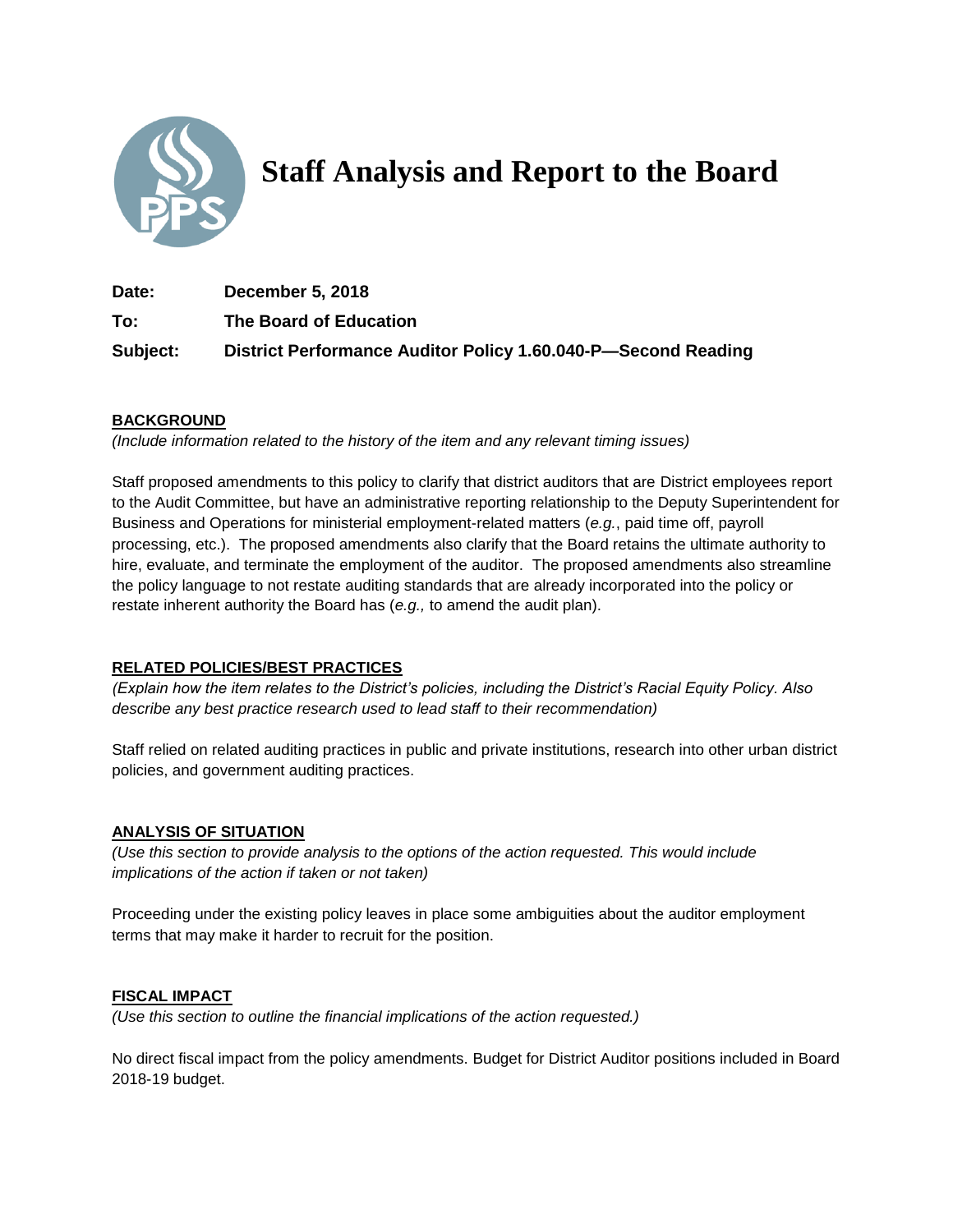### **COMMUNITY ENGAGEMENT (IF APPLICABLE)**

*(Review of all stakeholders, including students and union partners, involved in the development of the proposed policy or resolution)*

The proposed policy revisions have been posted on the District website and reviewed at two public Policy & Governance Committee meetings. No substantive public comment has been received.

### **TIMELINE FOR IMPLEMENTATION/EVALUATION**

*(What is the timeline? How will progress be measured?)*

Auditor positions already posted. Board to reconvene Audit Committee.

### **BOARD OPTIONS WITH ANALYSIS**

*(What action is requested? Outline options and acknowledge other perspectives. Financial costs associated with specific options may be included.)*

### **STAFF RECOMMENDATION**

*(Convey the specific recommendation on any and all of the options listed or overall recommendation regarding the item.)*

Staff supports the proposed amendments.

**I have reviewed this staff report and concur with the recommendation to the Board.**

**\_\_\_\_\_\_\_\_\_\_\_\_\_\_\_\_\_\_\_\_\_\_\_\_\_\_\_\_\_\_\_\_\_\_\_\_\_\_\_\_\_\_\_\_\_\_\_\_\_\_ \_\_\_\_\_\_\_\_\_\_\_\_\_\_\_\_\_\_\_\_\_\_\_** December 5, 2018

**Guadalupe Guerrero Cataloguerro Date Superintendent Portland Public Schools**

### **ATTACHMENTS**

*(List all supporting documentation, including resolution, etc.)* A. Proposed District Performance Auditing 1.60.040-P, with mark-ups B. Proposed District Performance Auditing 1.60.040-P, clean copy

C. Resolution

### *PPS District Priorities FY 2018-19*

- *1. Set a clear Vision and Strategic Plan*
- *2. Create equitable opportunities and outcomes for all students*
- *3. Ensure systems and structures for performance*
- *4. Allocate budget, funding and resources to achieve desired outcomes*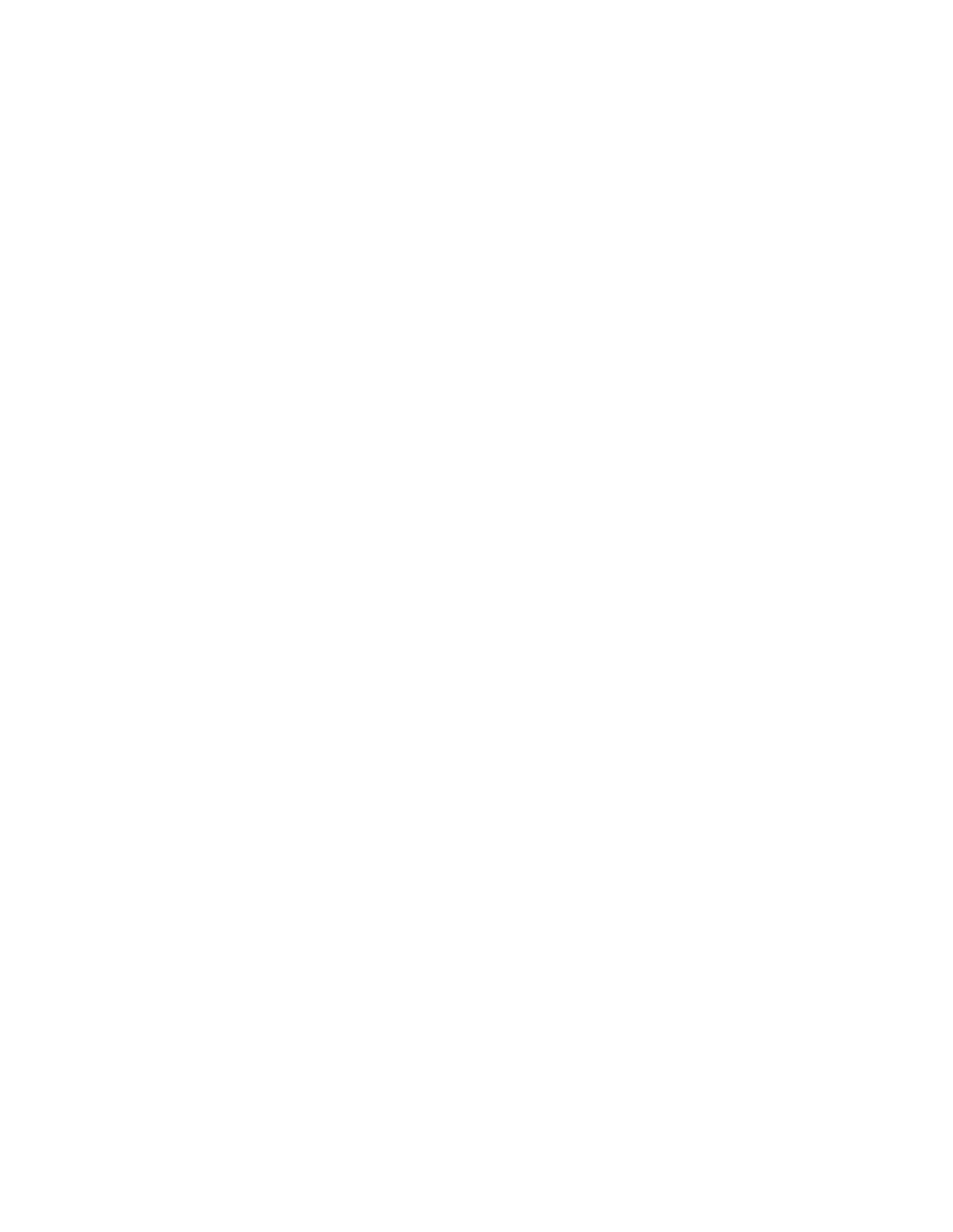

BOARD POLICY **DISTRICT PERFORMANCE AUDITINGOR**

**1.60.040-P**

### **I. Position EstablishedOffice of Performance Auditor**

- A. The position of Portland Public Schools shall maintain an Office of Performance AuditorDistrict Performance Auditor is established. The office shall be staffed by a Board-approved District Performance Auditor (Auditor), who shall be hired, evaluated, and may be removed by the Board, and such other employees or contractors as the Board provides budgetary funding auditor shall be appointed by a vote of at least four of the seven school board members based upon professional qualifications and experience. The school board may fill the position of District Performance Auditor with a salaried employee or by contracting for services with a qualified individual or firm.
- The auditor may be removed by a vote of at least five of the seven board members.
- At the beginning of each calendar year, the school board should evaluate the auditor's performance for the previous year and the auditor's salary or fee shall be adjusted accordingly. Changes in the auditor's salary or fee will be planned in the normal budget process and made effective for the fiscal year beginning on July 1<sup>st</sup>.
- $\Theta$ -B. The auditor and the auditor's oOffice of Performance Auditor shall adhere to **Generally Accepted Government Auditing Standards** (GAGAS) in conducting its work and shall be considered independent as defined by those standards.

#### **II. Audit Committee**

- A. The Audit Committee is established for the purpose of protecting the independence of the district audit program. The auditor shall consult with the committee regarding establishment of an audit plan, audit progress, audit follow-up, special needs; and shall work to assure maximum coordination between the work of the auditor and needs of the superintendent, the school board, and external auditors.
- B.A. The Audit Committee shall be comprised of five members appointed by the school board and all appointees shall be independent of the district's management and administrative service. The Audit Committee will be comprised of three members of the school board and two public members that have a general knowledge of the dDistrict and the audit process. Committee members shall serve for two years, serving from July 1 to June 30, and may be re-appointed at the end of their term. The Auditor and their staff shall report to the Audit Committee, and the Auditor shall be annually evaluated by the Board using the school district's evaluation instrument-. The Auditor shall report to the Deputy Superintendent for Business & Operations (or comparable role) for administrative purposes such as leave

**Formatted:** Not Highlight

**Formatted:** Not Highlight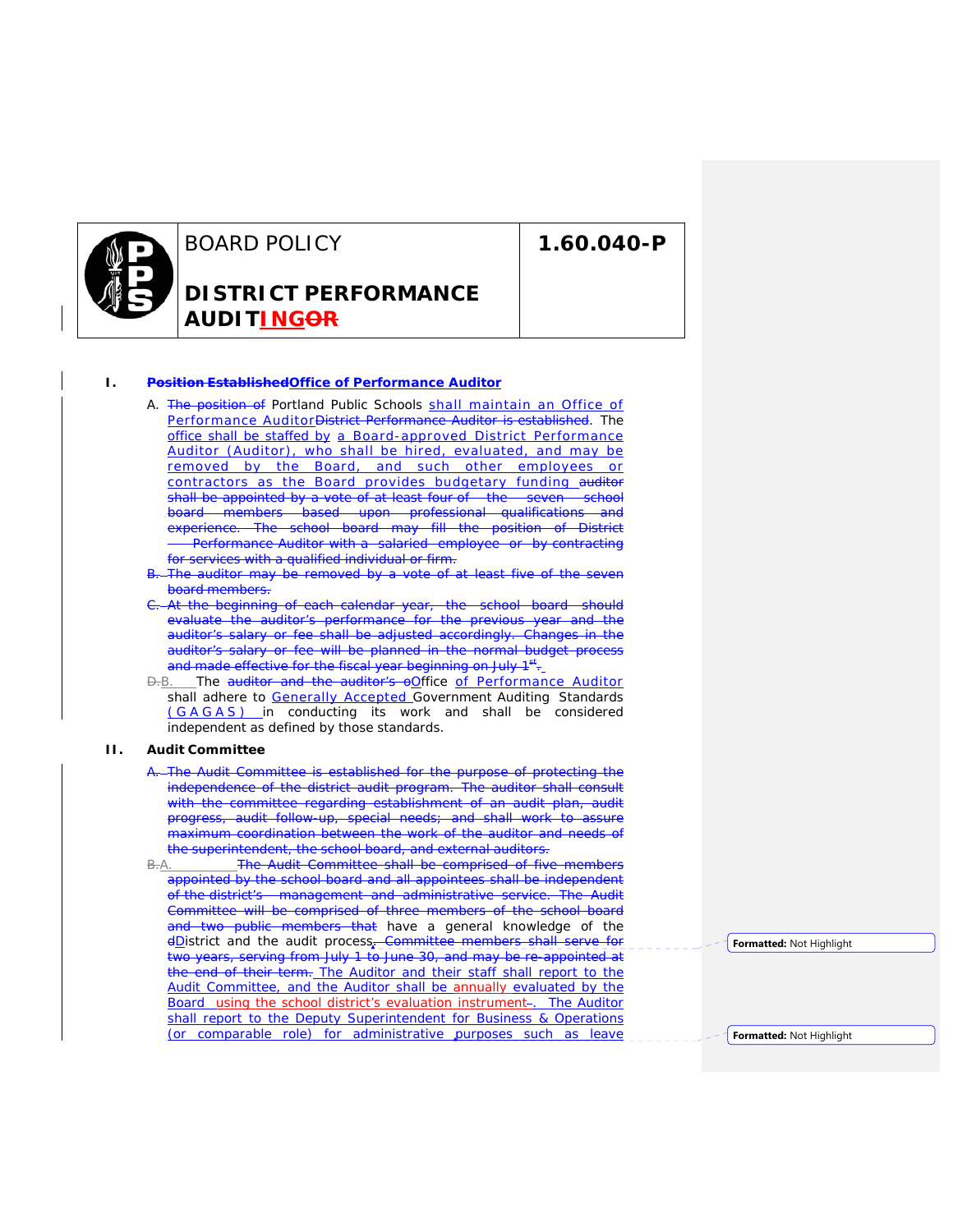|      | approval, office space and supplies, paychecks, and reimbursements.                                                                                                                                                                         | <b>Formatted: Not Highlight</b> |
|------|---------------------------------------------------------------------------------------------------------------------------------------------------------------------------------------------------------------------------------------------|---------------------------------|
| 111. | <b>Assistants and Employees</b><br>A. The Office of Performance A auditor shall be provided a separate<br>budget (subject to available resources) sufficient to carry out the<br>responsibilities and functions established in this policy. |                                 |
|      | <b>Portland Public Schools</b><br>Page 1 of 6                                                                                                                                                                                               | <b>Formatted: Highlight</b>     |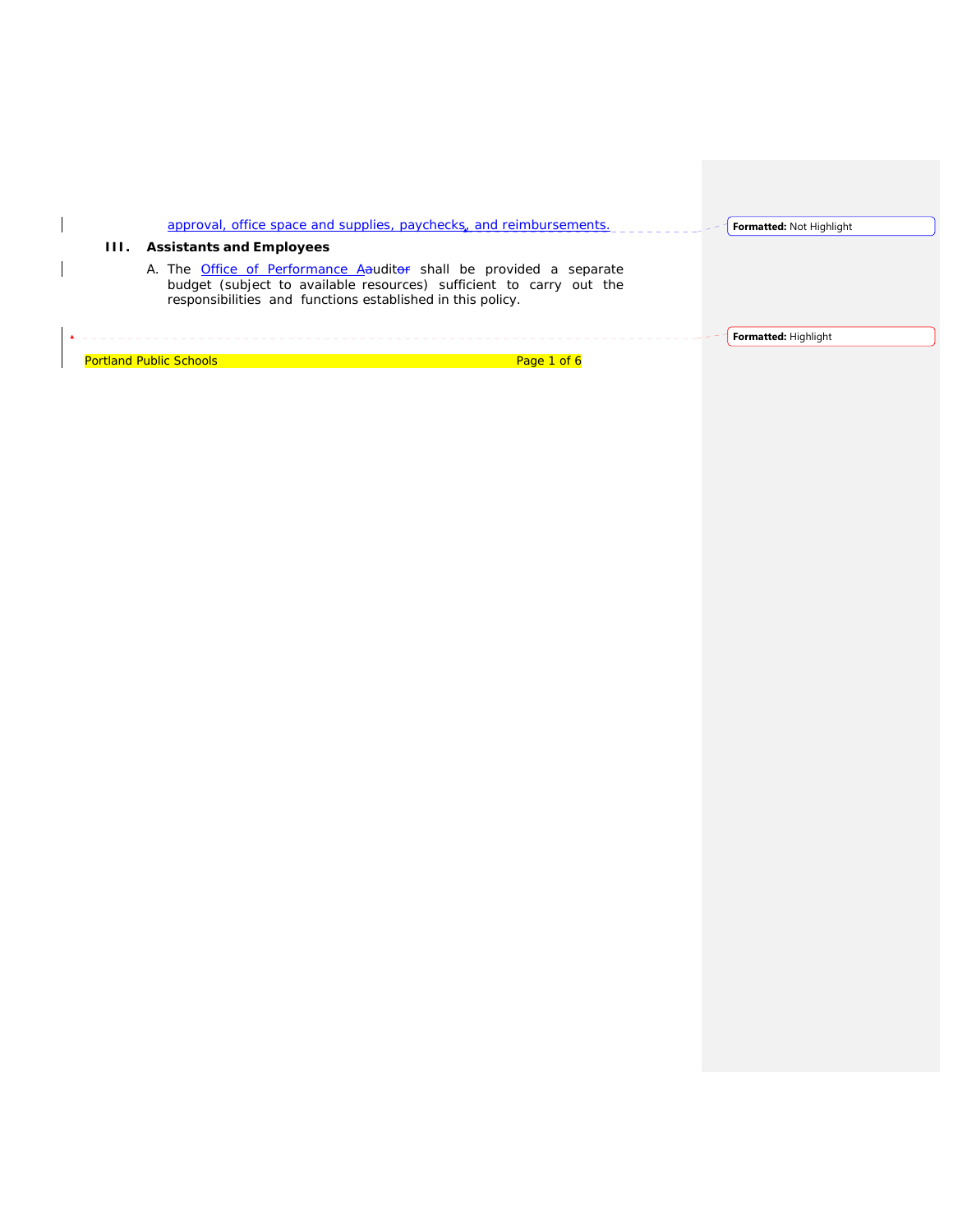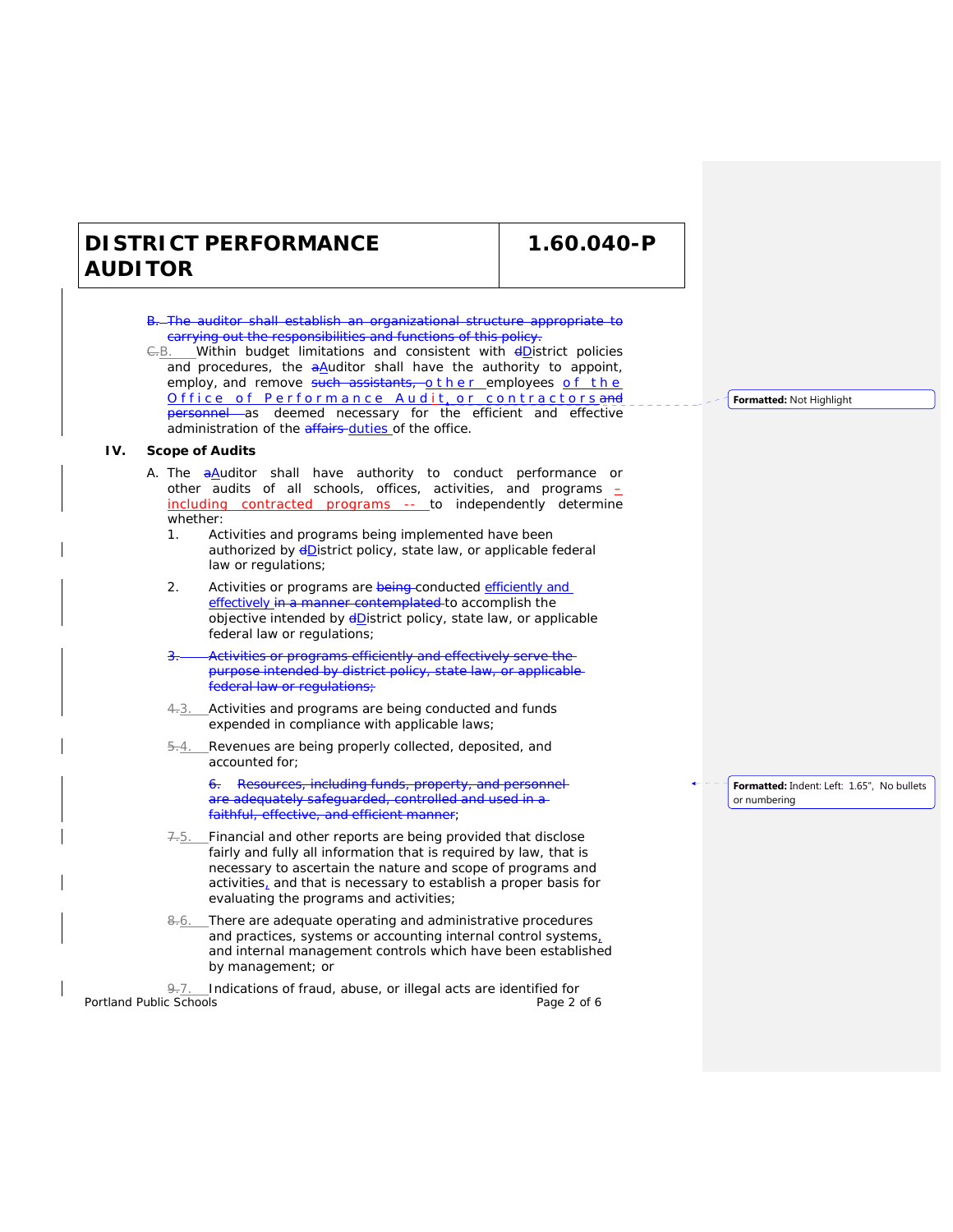further investigation.

Portland Public Schools **Page 3 of 6**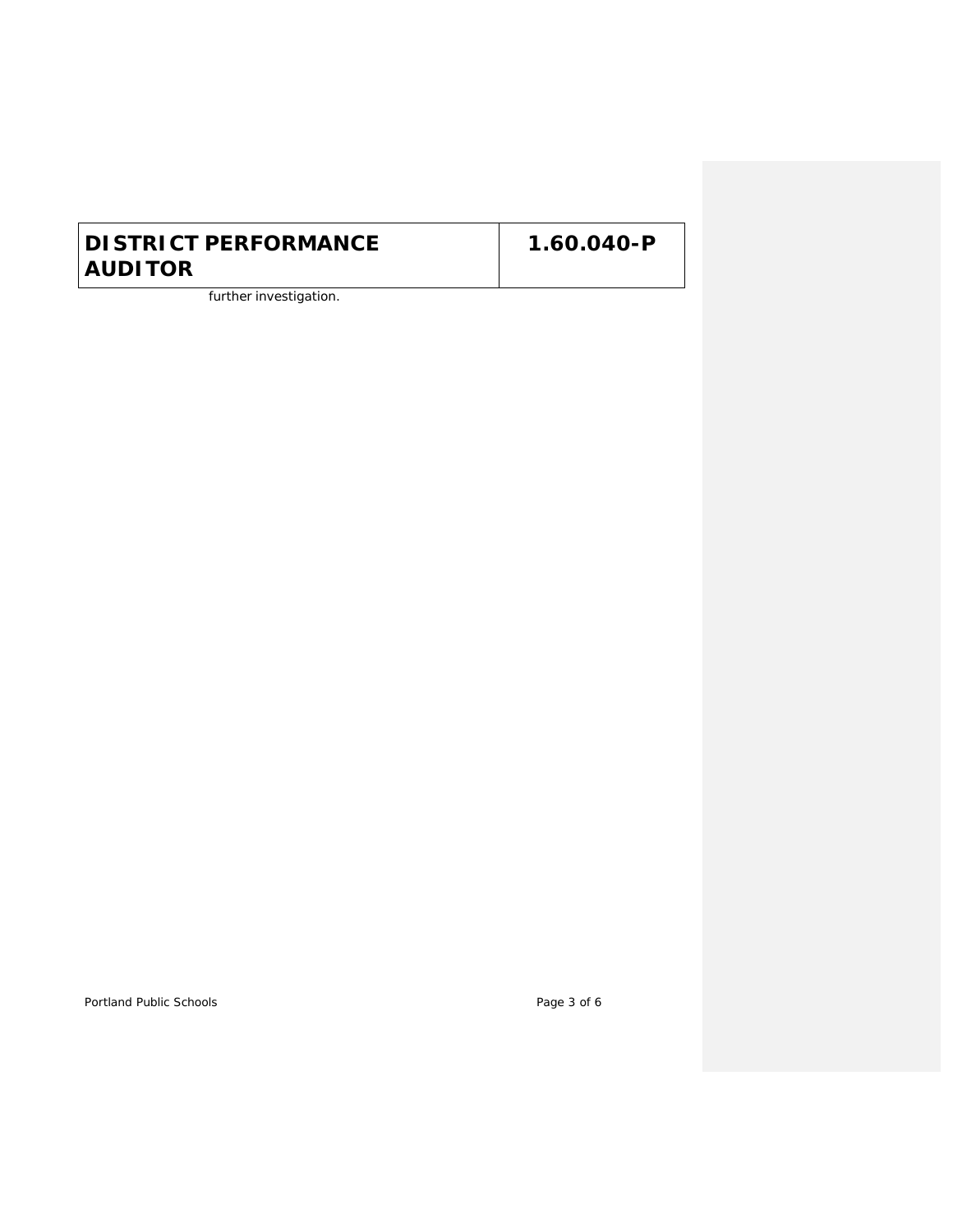**1.60.040-P**

- B. The aAuditor may provide non-audit services that are not covered by Government Audit Standards, provided that the service does not impair the auditor's independence. Decisions to perform non-audit services will be based on two overarching principles:
	- 1. Audit organizations should not provide non-audit services that involve performing management functions or make management decisions; and
	- 2. Audit organizations should not audit their own work or provide non-audit services in situations where the non-audit services are significant/material to the subject matter of audits.

#### **V. Audit Plan**

- A. At the beginning of each calendar-fiscal year, the aAuditor shall submit a proposed an annual audit plan to the Audit Committee for reviewand commentinput. The plan shall include the schools, offices, activities, functions, and programs proposed for audit during the year. Upon review of the plan, the Audit Committee will recommend an annual audit plan to the full Board of Education for approval. This planmay be amended during the year after review with the Audit Committee.
- B. In consultation with the Audit Committee, the  $a\Delta$ uditor will select topics based on potential for cost savings and service improvements; level of public and school board interest; evidence of problems or wrongdoing; risk of loss or abuse; and availability of audit staff.

### **VI. Supplemental Audits**

- -School board members may request that the auditor performsupplemental audits that are not included in the annual audit plan. Such requests shall be directed to the Audit Committee chair. Afterconsultation with the Audit Committee, the auditor may amend the annual audit plan to include the supplemental audit.
- Supplemental audit reports will be handled the same as regular audit reports, except that if the audit involves matters that are confidential, privileged, or are otherwise exempt from disclosure under applicable state or federal law, reporting of results may be limited to the school board.

**Comment [JB1]:** What is the rationale for deleting this?

Portland Public Schools **Page 4 of 6** and 2011 **Page 4 of 6** and 2012 **Page 4 of 6**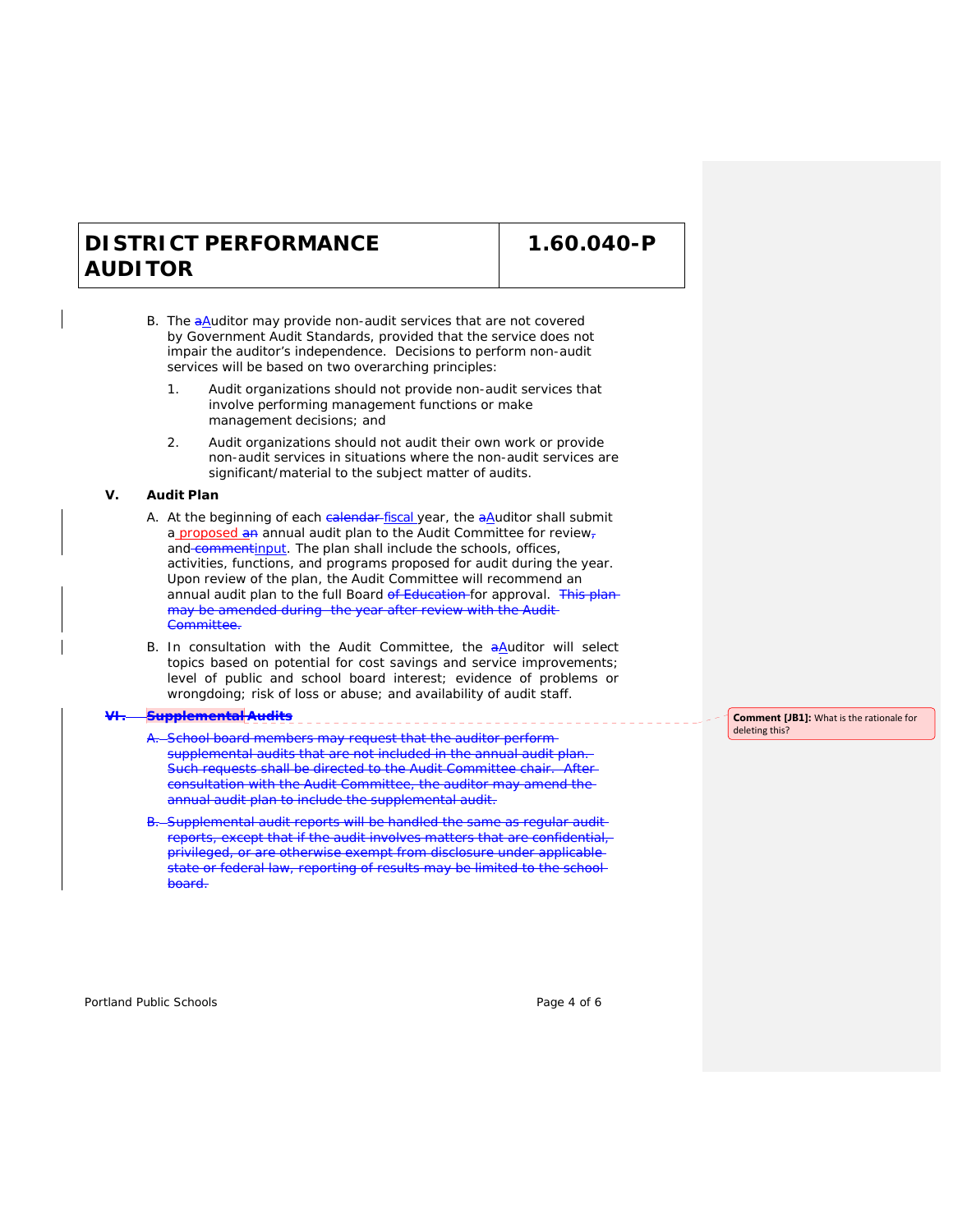**1.60.040-P**

#### **Funding**

Funds sufficient to carry out the responsibilities specified herein shall be provided, subject to annual appropriation pursuant to local budget law.

#### **VIII.** Records

A. The auditor shall retain for five years, a complete file of each auditreport and each report of other examinations, investigations, surveys and reviews made under the auditor's authority. The file should inclue audit documentation and other supportive material directly pertainingto the audit report.

#### **IX.VI. Access to Employees, Records and Property**

- A. All District officers and employees of Portland Public Schools shall furnish the aAuditor with requested information and unrestricted access to employees, information, and records (including automated data) within their custody or control regarding powers, duties, activities, organization, property, equipment, financial transactions, contracts, and methods of business required to conduct an audit or otherwise perform audit duties. In addition, they shall provide acc for the auditor to inspect all property, equipment and facilities withintheir custody. If such officers or Officers or employees who fail to produce provide the aforementioned access and/or information requested by the Auditor, may be subject to discipline up to and including termination., then the auditor may, without fee, cause a **Search to be made and exhibits to be taken from any book, paper or**record of any such official or employee, or outside contractor or subcontractor, except as governed by statute. Further, a
- A.B. All contracts with outside contractors and subcontractors shall provide for  $a\Delta$ uditor access to all financial and performance-related records, property, and equipment purchased in whole or in part with school dDistrict funds and facilities.
- $B-C.$  The  $aA$ uditor shall not publicly disclose any information received during an audit involving matters that are confidential, privileged, or are otherwise exempt from disclosure under applicable state or federal law. Reporting in such cases may be limited to the school**bBoard**.

### **X.VII. Views of Responsible Officials**

A. A final draft of each audit report will-shall be forwarded-delivered to the official manager responsible for the audited program and the sSuperintendent for review and comment regarding factual content before it is released. - The responsible official manager must respond in

Portland Public Schools Page 5 of 6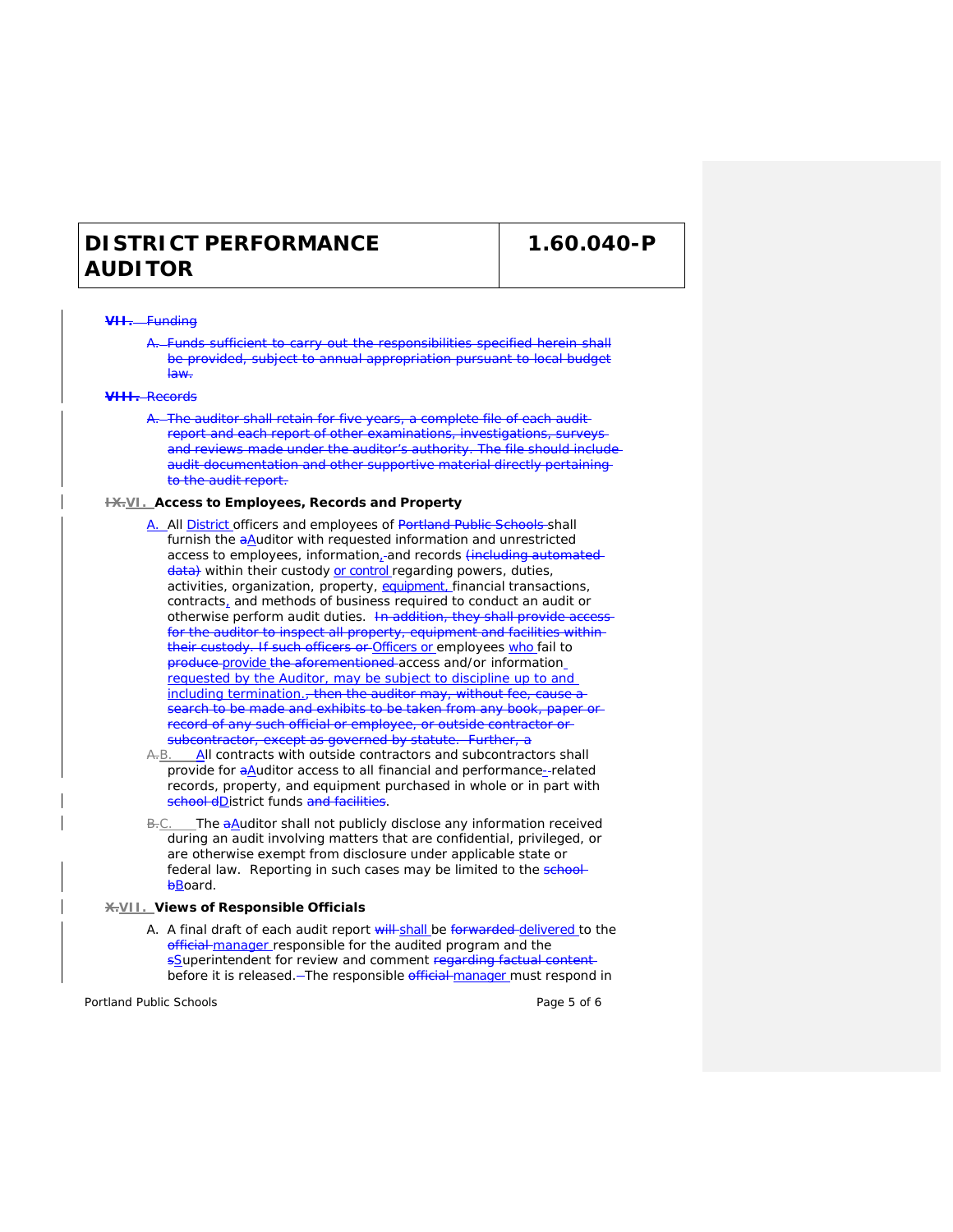# **1.60.040-P**

writing specifying agreement with audit findings and/or recommendations or reasons for disagreement with findings and/or recommendations, plans for implementing solutions to issues identified, and a timetable to complete such activities. The auditor must receive the response within  $15\theta$  working days. The Auditor may revise its report based on the substantive input of the responsible manager.The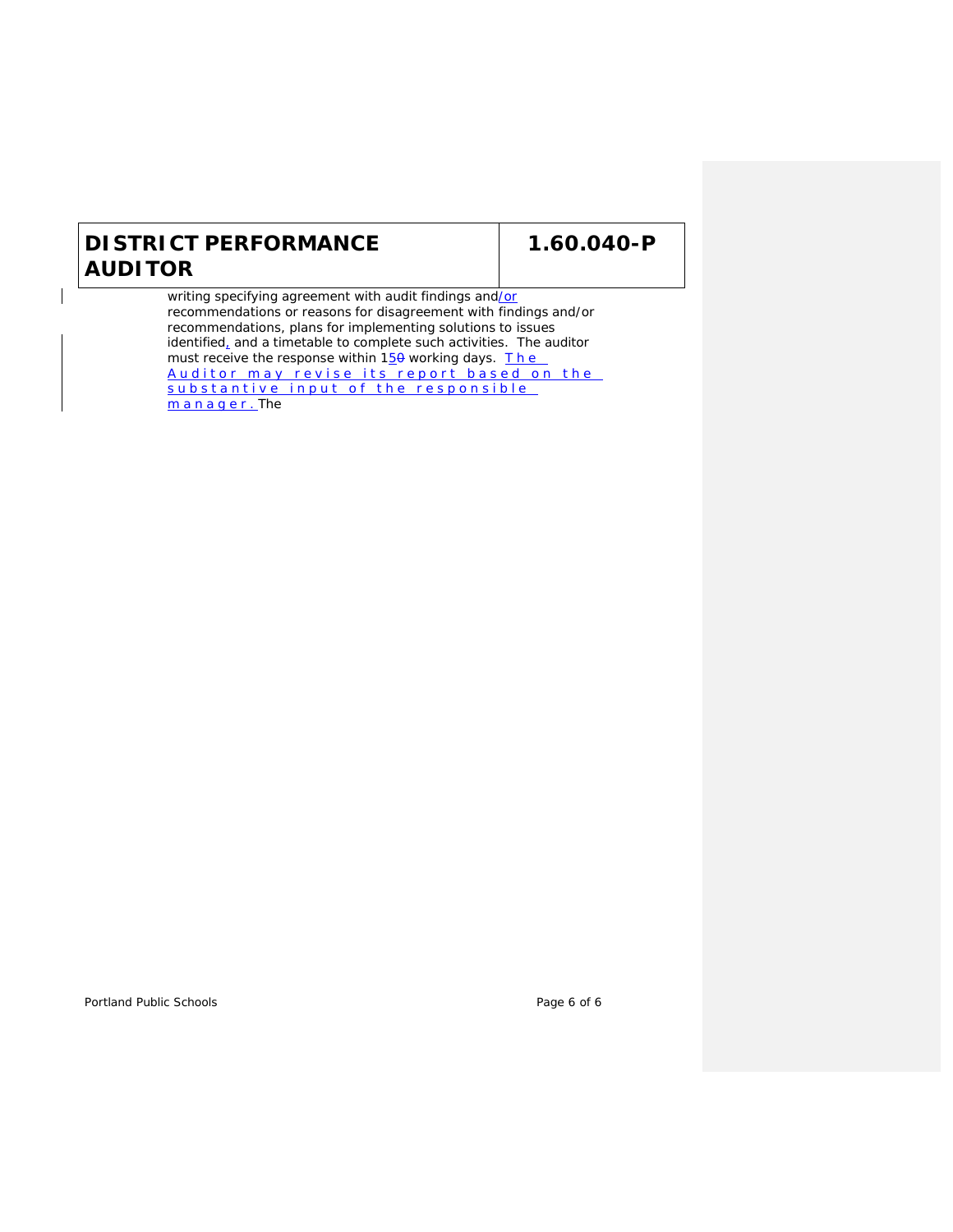**1.60.040-P**

aAuditor will report the views of the responsible official manager's response of the audited program concerning to the aAuditor's findings, conclusions, and recommendations, as well as the responsible manager's planned corrective actions. If no response is received within the specified time frame, the  $aA$ uditor will note that fact in the audit report and will release the report. In the case of contracted audits, audits may be released without inclusion of a response. The timing and method of release of an audit report will be coordinated between the Performance Auditor and the Audit Committee.

#### **XI.VIII. Audit Reports**

- A. Each audit will result in a written report containing relevant background information, and findings and recommendations, and shall communicate resultsbe delivered to the aAudit eCommittee, school bBoard, and the sSuperintendent. The report shall also be available for public examination, except as otherwise provided in this policy or prohibited by law.
- The auditor shall submit each audit report to the school board and shall retain a copy as a permanent record.

#### **XII.IX.Report of Irregularities**

A. If during an audit, the aAuditor becomes aware of abuse or illegal acts or indications of such acts that could affect Portland Public Schoolsthe District, the auditor shall report the irregularities to the Audit Committee<sub>r</sub>and the Superintendent, and the School Board. If the Superintendent is believed to be a party to abuse or illegal acts, the aAuditor shall report the acts directly to the School BoardAudit Committee chair. If it appears that the irregularity is criminal in nature, the auditor shall immediately notify the appropriate prosecuting authority, in addition to those officials previously cited.

#### **XIII.X.Annual Report**

A. The auditor shall submit an annual report to the school bBoard within 90 days of the *calendar-fiscal* year end indicating audits completed, major findings, corrective actions taken by administrative managers, and significant findings which have not been fully addressed by management.

#### **XIV.XI. Audit Follow-up**

Portland Public Schools **Page 7 of 6** A. The a Auditor shall follow-up on audit recommendations as practical to determine if Rresponsible officials managers should provide quarterly reports about the are implementation of ing corrective action plans as specified in the plan. The aAuditor may request periodic status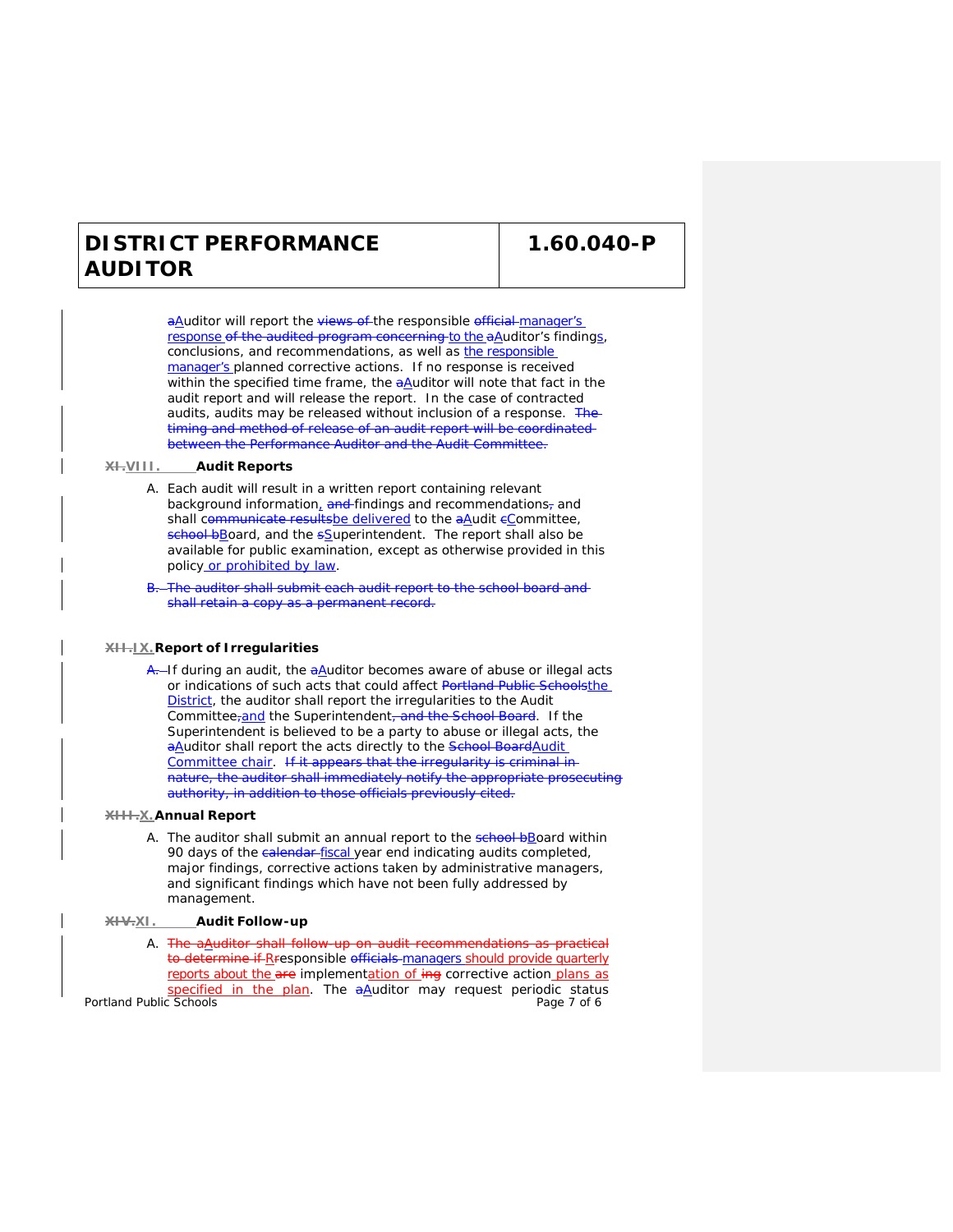reports from audited entities

Portland Public Schools **Page 8 of 6**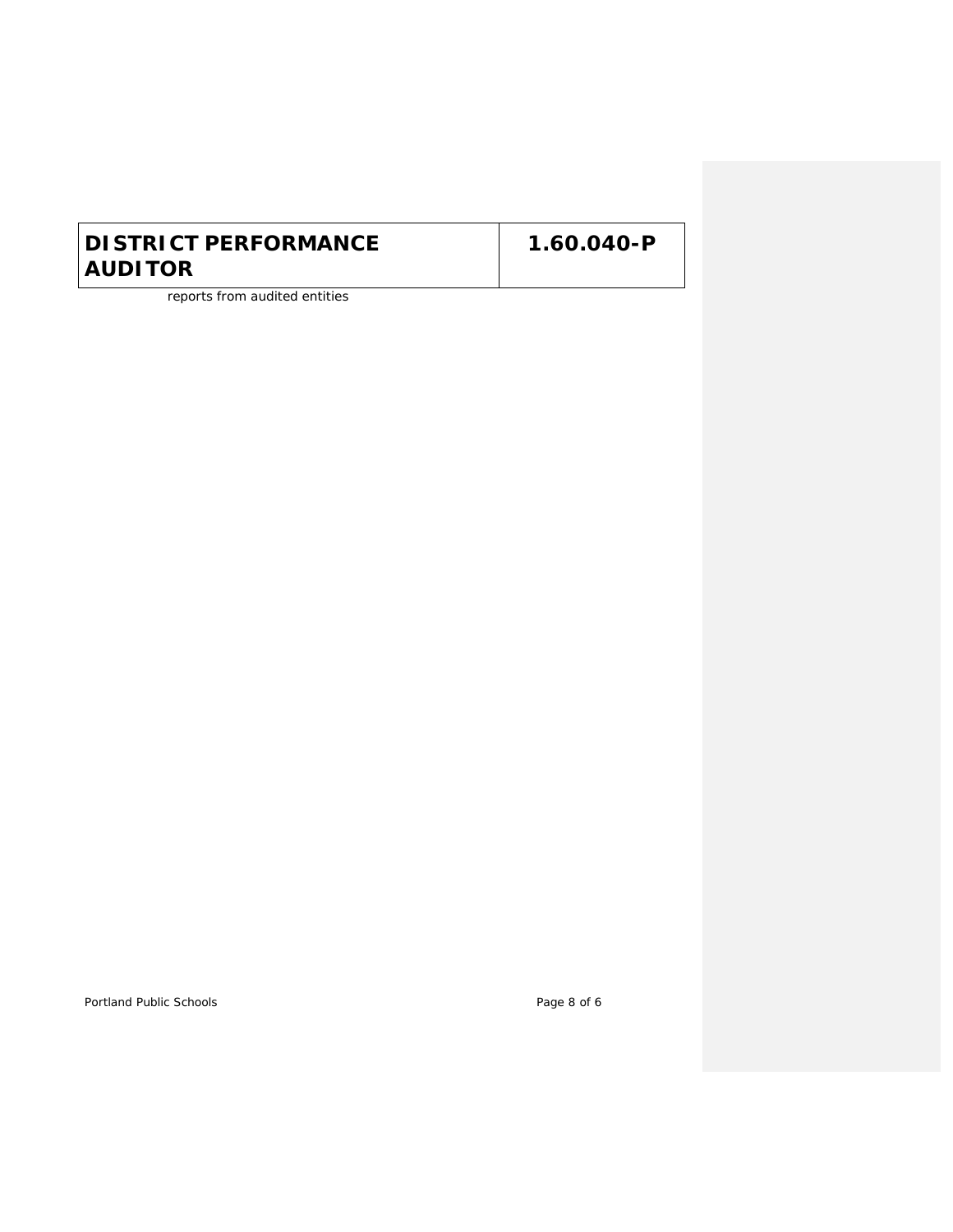**1.60.040-P**

regarding actions taken to address reported deficiencies, and audit recommendations, and completed action plans. **XV.XII. Contract Auditors, Consultants, and Experts** A. Within budget limitations, the  $aA$ uditor may obtain the services of Certified Public Accountants, qualified management consultants, or other professional experts as necessary to perform the aAuditor's duties. The auditor shall ensure that external auditors, consultants, and other specialists performing work for the auditor have adequate qualifications to perform the work and report impartially. The auditor should obtain representations from external auditors, consultants, and specialists that they are independent from the activity or program under audit. The auditor will coordinate and monitor auditing performed by public accounting or other organizations employed under contract by Portland Public Schools. **Auality Assurance Reviews** -The audit activities of the auditor's office shall be subject to quality review (external peer review) in accordance with applicable Government Auditing Standards by a professional, non-partisan objective group utilizing guidelines endorsed by the National Association of Local Government Auditors. A copy of the written reportof this independent review shall be furnished to each member of the school board. This report shall be available to the public. -The quality control review shall determine compliance with Government Auditing Standards and the quality of the audit effort and reporting, including: -General standards such as staff qualifications, due professionalcare, and quality assurance; 2. Fieldwork standards such as planning, supervision, and audit evidence; and Reporting standards such as report content, presentation, and timeliness. The quality control review shall be conducted within three years of the start of the audit function and at least once every three yearsthereafter. **XVII. The Portland Public Schools shall reimburse the costs of the quality control review team from funds budgeted in the auditor's budget or other in-kind support.**

History: Adopted 6/71; amended 12/83; re-organizational rescission 9/9/02; re-adopted 6/13/05 BA 3330; amended 8/13/07.

Portland Public Schools **Page 9 of 6** and 2011 12 and 2012 12 and 2012 12 and 2012 12 and 2012 12 and 2012 12 and 2012 12 and 2012 12 and 2012 12 and 2012 12 and 2012 12 and 2012 12 and 2012 12 and 2012 12 and 2012 12 and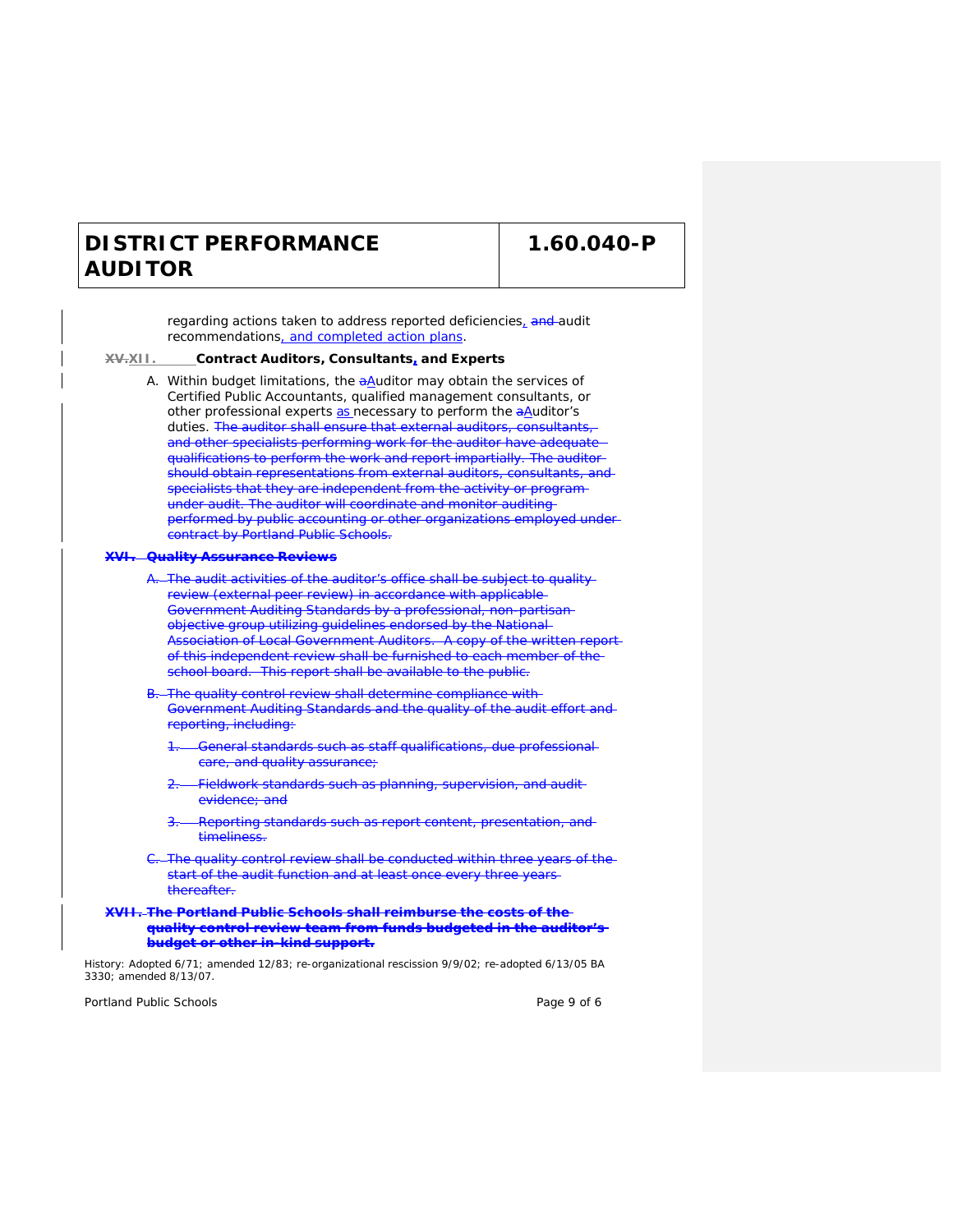

BOARD POLICY

# **DISTRICT PERFORMANCE AUDITING**

# **I. Office of Performance Auditor**

- A. Portland Public Schools shall maintain an Office of Performance Auditor. The office shall be staffed by a Board-approved District Performance Auditor (Auditor), who shall be hired, evaluated, and may be removed by the Board, and such other employees or contractors as the Board provides budgetary funding
- B. The Office of Performance Auditor shall adhere to Generally Accepted Government Auditing Standards (GAGAS) in conducting its work and shall be considered independent as defined by those standards.

# **II. Audit Committee**

A. have a general knowledge of the District and the audit process The Auditor and their staff shall report to the Audit Committee, and the Auditor shall be annually evaluated by the Board using the school district's evaluation instrument. The Auditor shall report to the Deputy Superintendent for Business & Operations (or comparable role) for administrative purposes such as leave approval, office space and supplies, paychecks, and reimbursements.

# **III. Assistants and Employees**

A. The Office of Performance Audit shall be provided a separate budget (subject to available resources) sufficient to carry out the responsibilities and functions established in this policy.

Portland Public Schools **Provides Page 1 of 6** Page 1 of 6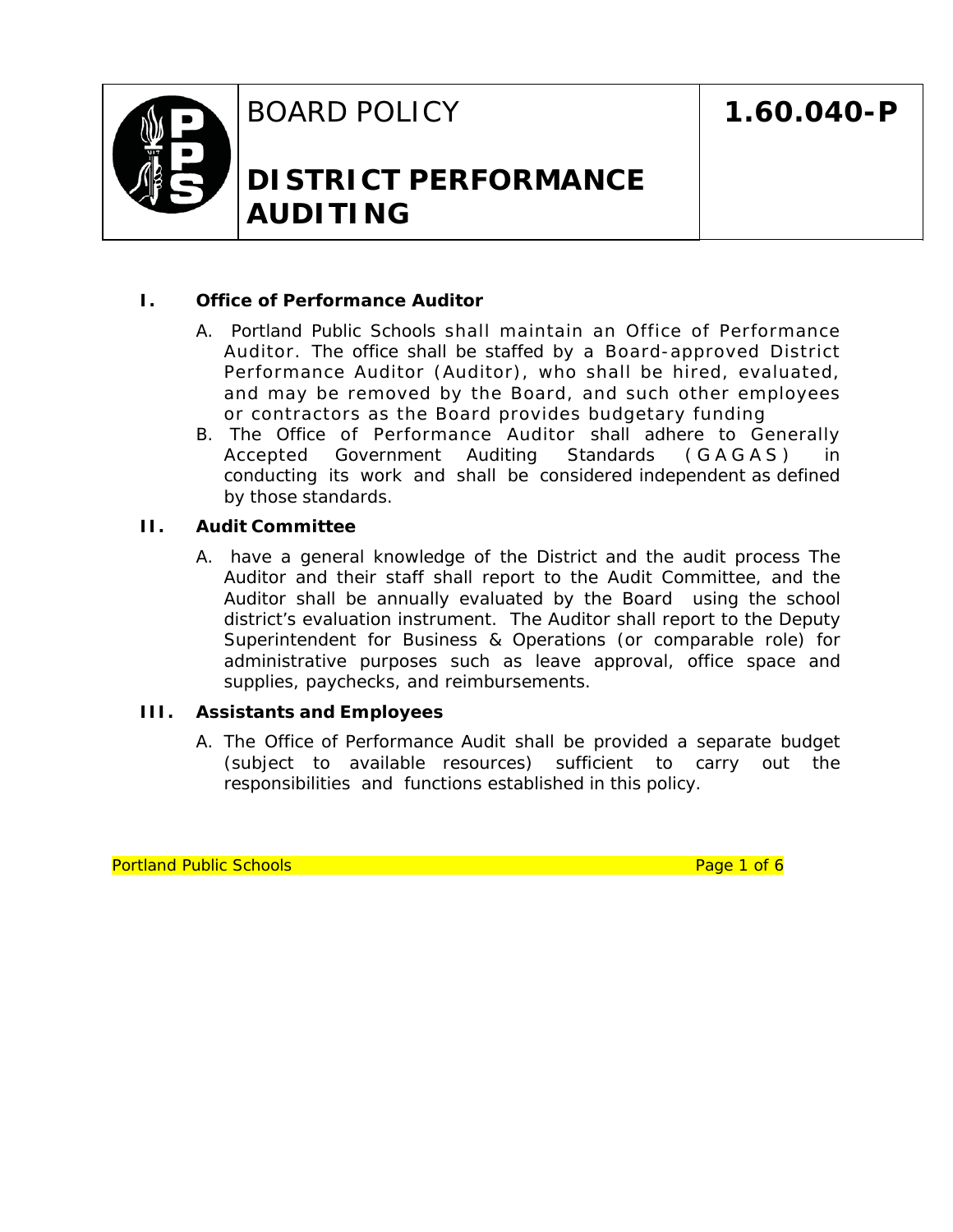B. Within budget limitations and consistent with District policies and procedures, the Auditor shall have the authority to appoint, employ, and remove o ther employees of the Office of Performance Audit or contractorsas deemed necessary for the efficient and effective administration of the duties of the office.

# **IV. Scope of Audits**

- A. The Auditor shall have authority to conduct performance or other audits of all schools, offices, activities, and programs – including contracted programs -- to independently determine whether:
	- 1. Activities and programs being implemented have been authorized by District policy, state law, or applicable federal law or regulations;
	- 2. Activities or programs are conducted efficiently and effectively to accomplish the objective intended by District policy, state law, or applicable federal law or regulations;
	- 3. Activities and programs are being conducted and funds expended in compliance with applicable laws;
	- 4. Revenues are being properly collected, deposited, and accounted for;
	- 5. Financial and other reports are being provided that disclose fairly and fully all information that is required by law, that is necessary to ascertain the nature and scope of programs and activities, and that is necessary to establish a proper basis for evaluating the programs and activities;
	- 6. There are adequate operating and administrative procedures and practices, systems or accounting internal control systems, and internal management controls which have been established by management; or
	- 7. Indications of fraud, abuse, or illegal acts are identified for further investigation.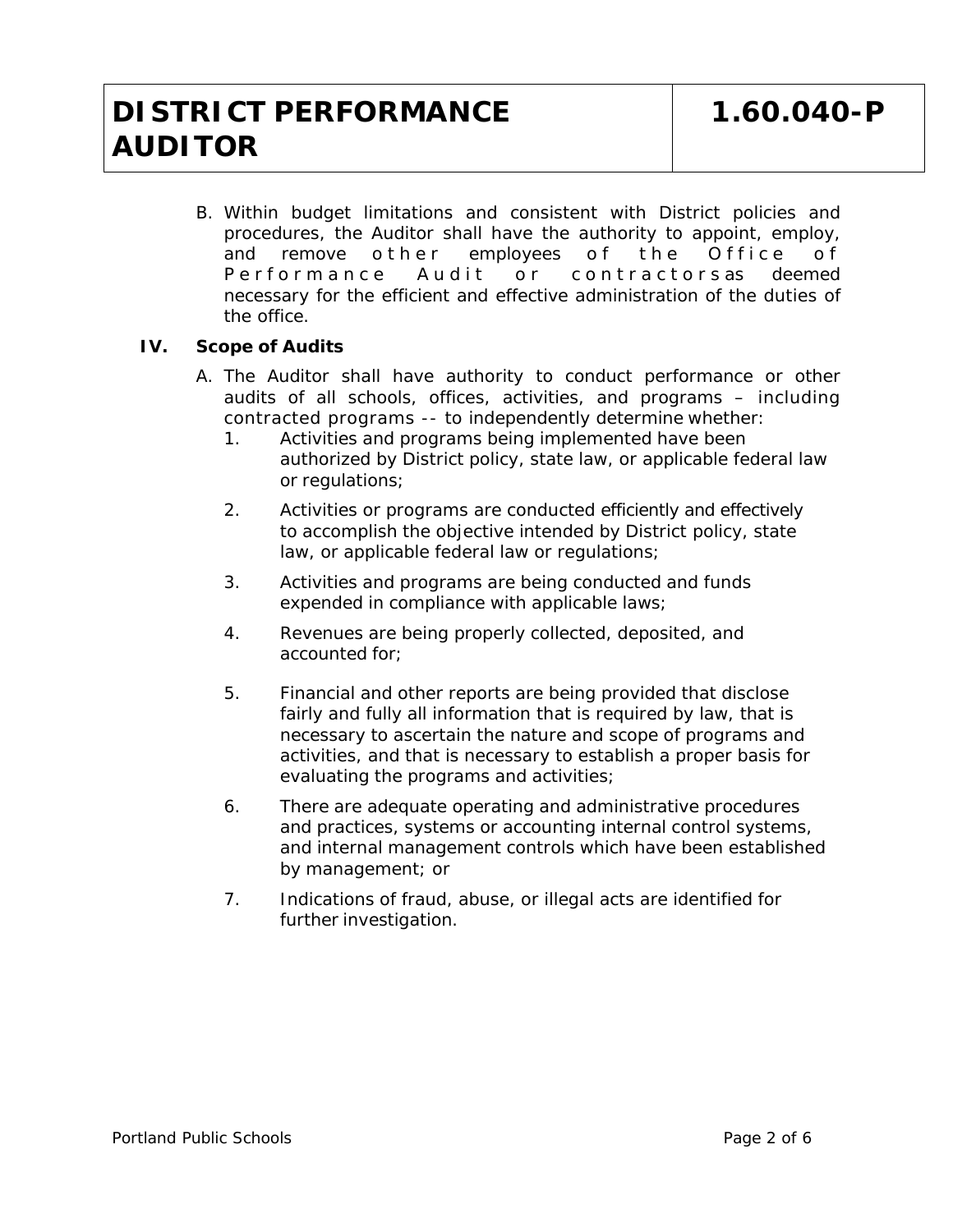- B. The Auditor may provide non-audit services that are not covered by Government Audit Standards, provided that the service does not impair the auditor's independence. Decisions to perform non-audit services will be based on two overarching principles:
	- 1. Audit organizations should not provide non-audit services that involve performing management functions or make management decisions; and
	- 2. Audit organizations should not audit their own work or provide non-audit services in situations where the non-audit services are significant/material to the subject matter of audits.

# **V. Audit Plan**

- A. At the beginning of each fiscal year, the Auditor shall submit a proposed annual audit plan to the Audit Committee for review and input. The plan shall include the schools, offices, activities, functions, and programs proposed for audit during the year. Upon review of the plan, the Audit Committee will recommend an annual audit plan to the full Board for approval.
- B. In consultation with the Audit Committee, the Auditor will select topics based on potential for cost savings and service improvements; level of public and school board interest; evidence of problems or wrongdoing; risk of loss or abuse; and availability of audit staff.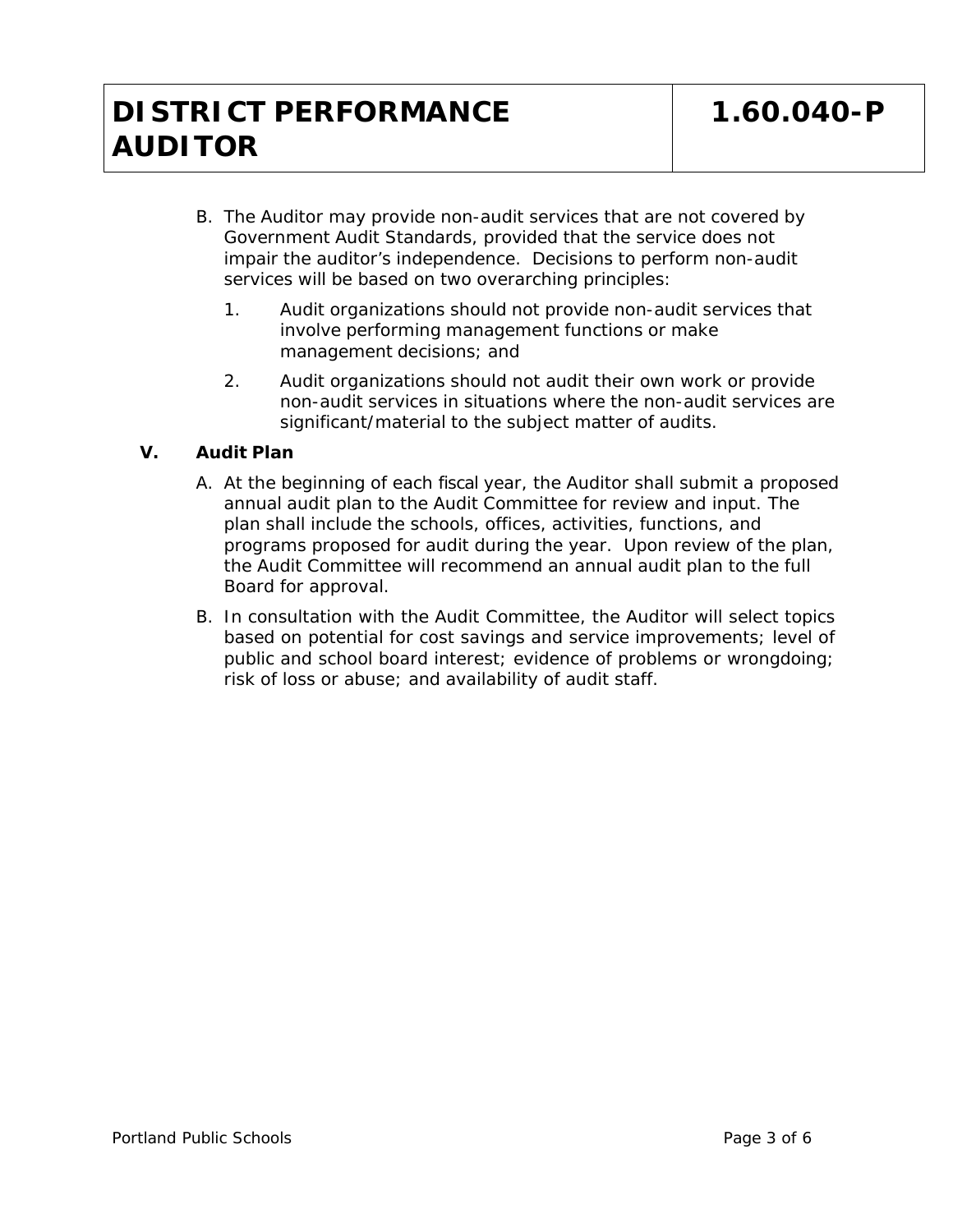# **VI. Access to Employees, Records and Property**

- A. All District officers and employees of shall furnish the Auditor with requested information and unrestricted access to employees, information, and records within their custody or control regarding powers, duties, activities, organization, property, equipment, financial transactions, contracts, and methods of business required to conduct an audit or otherwise perform audit duties. Officers or employees who fail to provide access and/or information requested by the Auditor, may be subject to discipline up to and including termination.
- B. All contracts with outside contractors and subcontractors shall provide for Auditor access to all financial and performance-related records, property, and equipment purchased in whole or in part with District funds.
- C. The Auditor shall not publicly disclose any information received during an audit involving matters that are confidential, privileged, or are otherwise exempt from disclosure under applicable state or federal law. Reporting in such cases may be limited to the Board.

# **VII. Views of Responsible Officials**

A. A final draft of each audit report shall be delivered to the manager responsible for the audited program and the Superintendent for review and comment before it is released. The responsible manager must respond in writing specifying agreement with audit findings and/or recommendations or reasons for disagreement with findings and/or recommendations, plans for implementing solutions to issues identified, and a timetable to complete such activities. The auditor must receive the response within 15 working days. The Auditor may revise its report based on the substantive input of the responsible m a n a g e r . The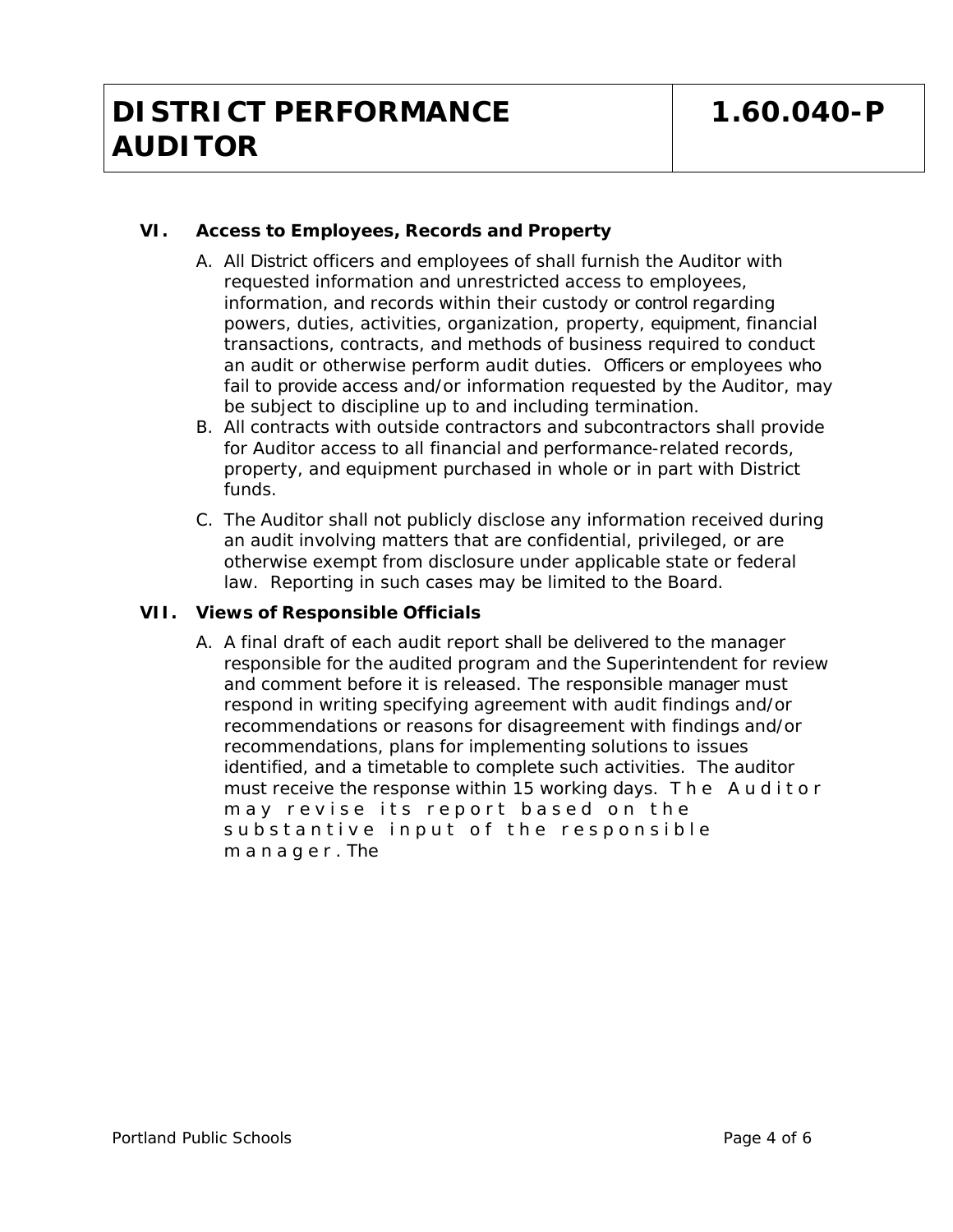Auditor will report the the responsible manager's response to the Auditor's findings, conclusions, and recommendations, as well as the responsible manager's planned corrective actions. If no response is received within the specified time frame, the Auditor will note that fact in the audit report and will release the report. In the case of contracted audits, audits may be released without inclusion of a response.

# **VIII. Audit Reports**

A. Each audit will result in a written report containing relevant background information, findings and recommendations and shall cbe delivered to the Audit Committee, Board, and the Superintendent. The report shall also be available for public examination, except as otherwise provided in this policy or prohibited by law.

# **IX. Report of Irregularities**

If during an audit, the Auditor becomes aware of abuse or illegal acts or indications of such acts that could affect the District, the auditor shall report the irregularities to the Audit Committee and the Superintendent. If the Superintendent is believed to be a party to abuse or illegal acts, the Auditor shall report the acts directly to the Audit Committee chair.

# **X. Annual Report**

A. The auditor shall submit an annual report to the Board within 90 days of the fiscal year end indicating audits completed, major findings, corrective actions taken by administrative managers, and significant findings which have not been fully addressed by management.

# **XI. Audit Follow-up**

A. Responsible managers should provide quarterly reports about the implementation of corrective action plans as specified in the plan. The Auditor may request periodic status reports from audited entities